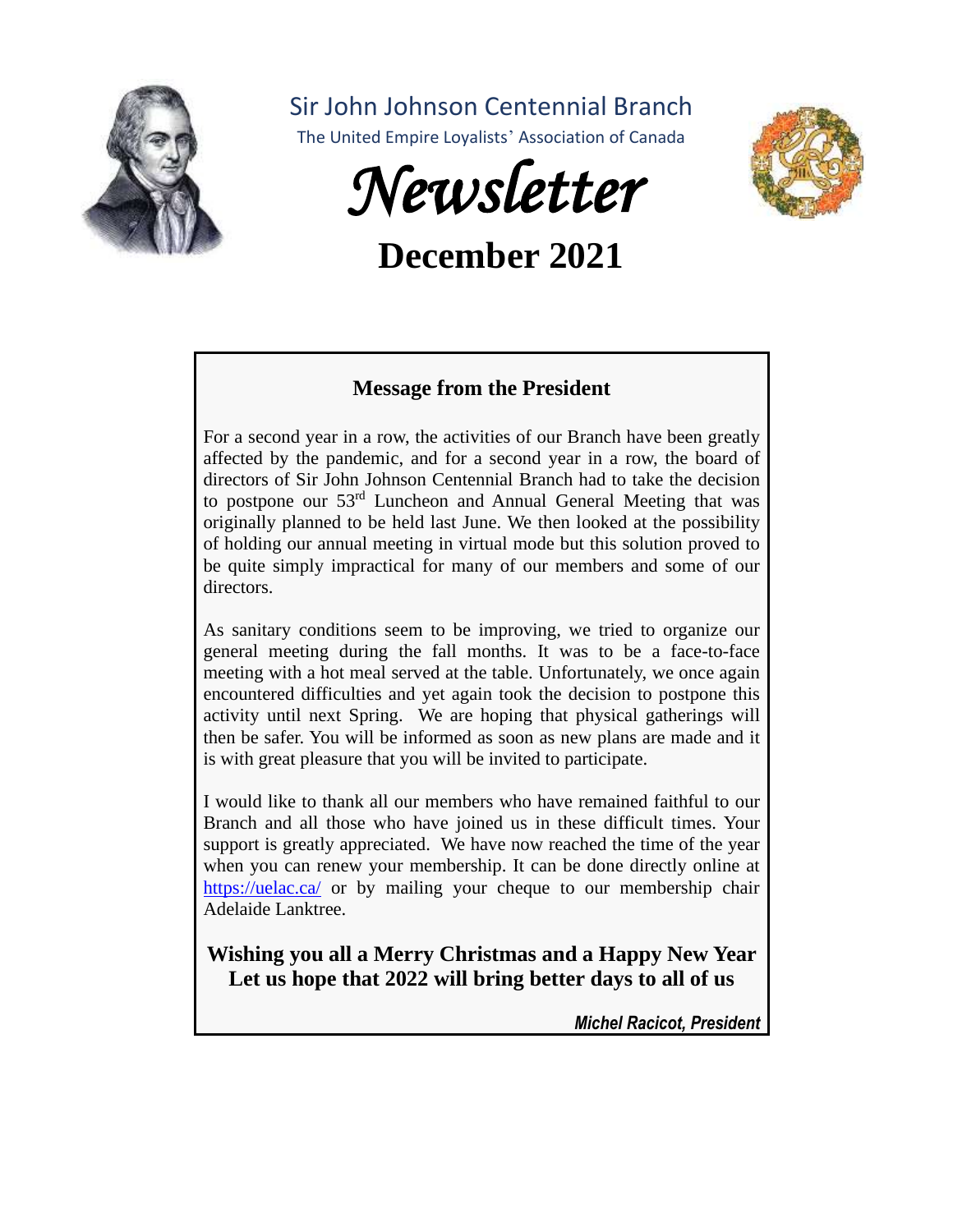### **Message from the Genealogist**

In 2021, one of our members obtained his UE Certificate.

 On 20 April, the certificate application of **Craig Stephen Donais** UE, proving his Loyalist lineage to **Abner Wolcott**, was approved by the Dominion genealogists. Abner Wolcott was a Loyalist from Vermont. He hauled provisions for the British army. Taken prisoner in 1777, his property was confiscated. In 1778, Wolcott escaped to Canada. The certificate was mailed to Craig.

Congratulations Craig !

.

*Michel Racicot, Genealogist*

### **Membership Report**

In 2021, Sir John Johnson Centennial Branch had a total of **59** members, i.e. 52 regular members and 7 second-branch members Thank you very much for this great support in this most difficult time.

#### **Jo-Ann Savage UE Recipient of the Lieutenant Governor's Seniors Medal**

In May 2020, our Branch treasurer, Jo-Ann Savage UE, received from the Lieutenant Governor of Quebec the "Seniors Medal" for her sustained voluntary action and her contribution to the well-being of her community.



Congratulations Jo-Ann!

### **Evelyn Lewis celebrated her 100th Birthday**

Evelyn Beban Lewis, long-time member of Sir John Johnson Centennial Branch and for several years our Branch secretary, celebrated on 20 April 2021, her 100<sup>th</sup> BirthdayAnniversary. On that day, Evelyn received hundreds of birthday wishes including greetings from the Prime Minister of Canada and also from the Queen. It was a birthday she will never forget.



**2**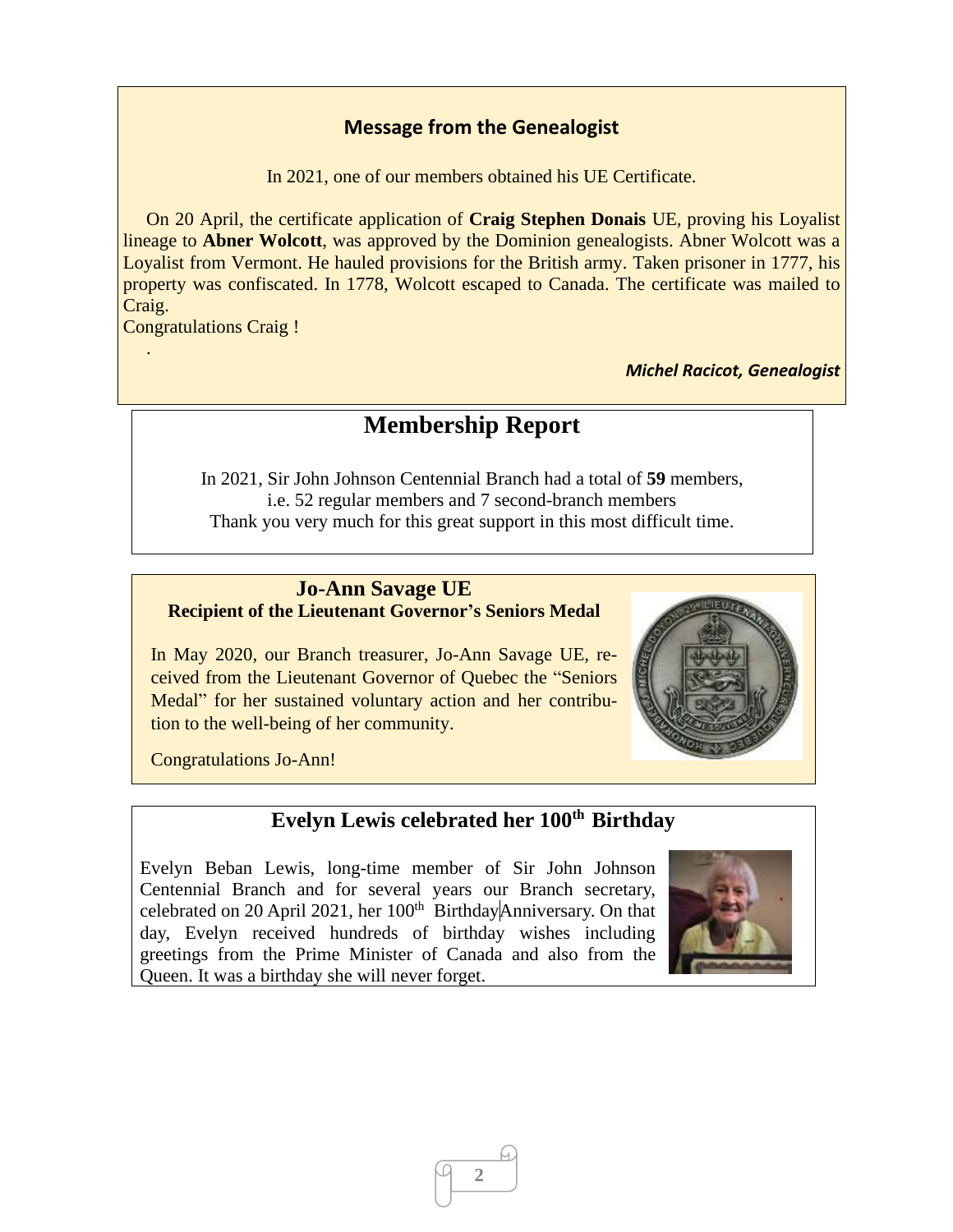# **In Memoriam**

# **Carol Joyce Sager Soule UE**

 **(1927-2021)**

An active member of our Branch for more than 30 years, Carol Joyce Sager Soule UE, a descendant of Loyalist George Hauck, passed away on 7 March 2021, surrounded by her family, at the Century House in Mystic, Quebec.

For several years, Carol and her husband Stanley participated in almost all the activities of our Branch. After her husband passed away in 2007, Carol continued being very interested, always eager to help us.



#### **Charles Harbec (1929-2021)**

 $\overline{\phantom{a}}$  , where  $\overline{\phantom{a}}$ 

 Charles Harbec died at the hospital in Granby Quebec, on 12 August, 2021 at the age of 91. Charles was one of the founding members of the "Société de restauration du patrimoine Johnson" in 1998. The mission of this association was the restoration of the burial vault of Sir John Johnson and his family, at Mont-Saint-Grégoire, Quebec.

 Charles, as well as the late Richard Eldridge, represented our Branch in this association. From 1998 until 2014, the restoration of the Johnson family burial vault was the top priority of our Branch and all through those years, Charles was a great asset in the restoration project which became a reality in August 2014. When Charles left all of us last August, he was still an active member of our Branch vault committee whose mission is to ensure the upkeep of Sir John Johnson burial vault and its promotion.

**3**

Charles will greatly be missed by all of us.



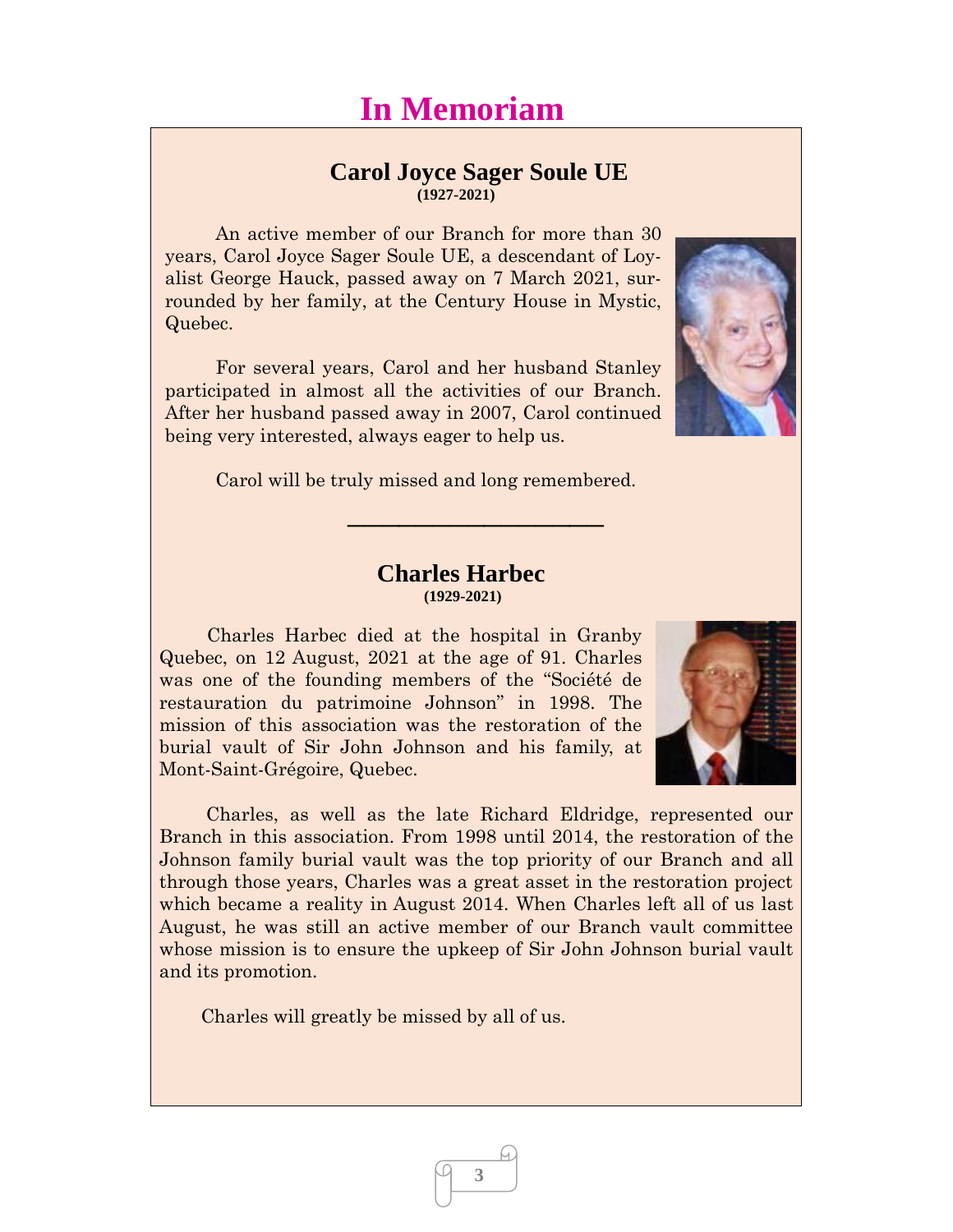## **Sir John Johnson Centennial Branch UELAC 2021-2022**

Honorary President: **Sir Guy Johnson UE** Winchester, England

### **Executive Committee:**

| <b>Past President:</b>                                              | <b>The Late Gerald Thomas</b>                                                                 |  |
|---------------------------------------------------------------------|-----------------------------------------------------------------------------------------------|--|
| President:                                                          | <b>Michel Racicot</b>                                                                         |  |
| 1 <sup>st</sup> Vice President:                                     | <b>Vacant</b>                                                                                 |  |
| $2nd$ Vice President:                                               | <b>C. Ross Gledhill</b>                                                                       |  |
| Secretary:                                                          | <b>Vacant</b>                                                                                 |  |
| Treasurer:                                                          | <b>Jo-Ann Savage UE</b>                                                                       |  |
|                                                                     | Membership Chair: Adelaide Lanktree UE                                                        |  |
| Genealogist:                                                        | <b>Michel Racicot</b> 129 Church St., Cowansville, QC, J2K 1T9<br>Tel. 450-260-1736           |  |
| Director:                                                           | <b>Edwina Jenne Bougie UE</b>                                                                 |  |
| <b>Other Officers:</b>                                              |                                                                                               |  |
| Archives:                                                           | <b>Michel Racicot</b>                                                                         |  |
| <b>Flag Bearer:</b>                                                 | <b>Wesley Larocque UE</b>                                                                     |  |
| Johnson Family Burial Vault: Adelaide Lanktree UE, Raymond Ostiguy, |                                                                                               |  |
|                                                                     | <b>Michel Racicot, Roderick Riordon UE</b>                                                    |  |
|                                                                     | Membership: Adelaide Lanktree UE 140 Principale Ouest, Farnham, QC, J2N 1K6 Tel. 450-293-6342 |  |
| Newsletter:                                                         | <b>Michel Racicot</b>                                                                         |  |
| Various tasks:                                                      | <b>Edwina Jenne Bougie UE</b>                                                                 |  |
| Website:                                                            | <b>James Riordon UE</b>                                                                       |  |



| <b>WEBSITES</b>                                                        |                                            |
|------------------------------------------------------------------------|--------------------------------------------|
| Sir John Johnson Centennial Branch                                     | http://www.uelac.org/SirJohnJohnson        |
| <b>UELAC Membership Website</b>                                        | https://uelac.ca/                          |
| <b>UELAC</b> Website                                                   | www.uelac.org                              |
| <b>E-MAIL</b>                                                          |                                            |
| Loyalist Trails Newsletter: Doug Grant UE loyalist.trails(at)uelac.org |                                            |
| <b>Branch President:</b><br><b>Michel Racicot</b>                      |                                            |
| Branch Membership Chair Adelaide Lanktree UE adelaidel(at)sympatico.ca |                                            |
| <b>Branch Genealogist:</b>                                             | Michel Racicot mracicot001(at)sympatico.ca |

ſч